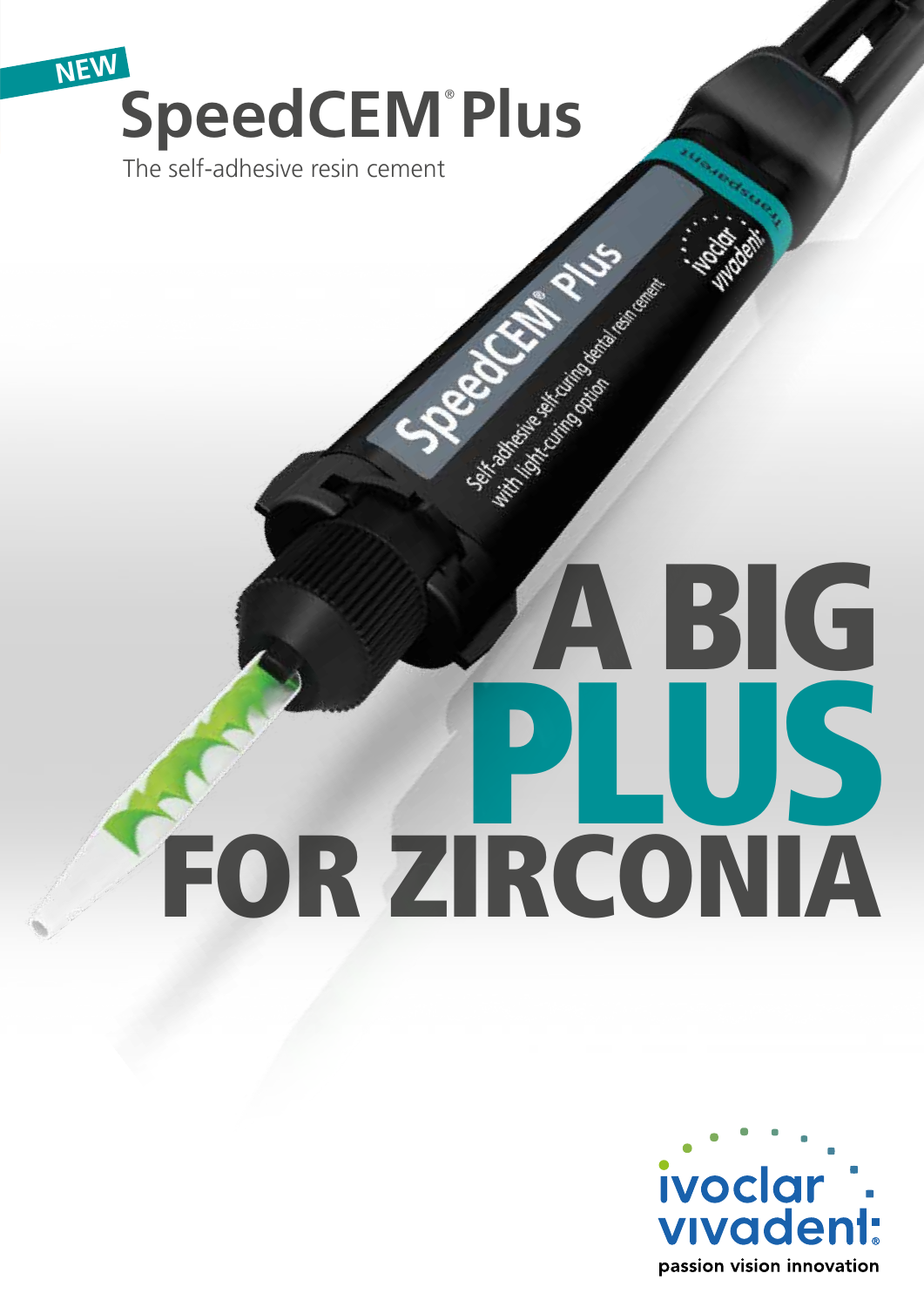# SpeedCE

SpeedCEM® Plus is a self-adhesive, selfcuring resin cement with optional light-

curing. This cement offers an ideal combination of performance and user-friendliness. Its formulation has been optimized to make it particularly suitable for use in conjunction with restorations made of zirconium oxide and metal-ceramics and for the cementation of restorations on implant abutments.

## Excellent self-curing

Not every restoration can be completely and evenly cured with light. Strong self-curing capabilities offer an additional measure of reliability when seating opaque or nontranslucent restorations.

SpeedCEM Plus produces high bond strength values on zirconium oxide, base metal alloys (e.g. titanium) and on dentin without light-activation. This has been confirmed in internal and external studies.

SpeedCEM Plus is suited for the permanent seating of crowns and bridges on natural teeth and on implant abutments that are made of the following restorative materials:

- Oxide ceramics such as zirconium oxide, e.g. Zenostar®\*\* or IPS e.max® ZirCAD
- Metal and metal-based restorations
- Lithium disilicate glass-ceramics, e.g. IPS e.max®

#### **Shear bond strength after self- and dual-curing** on dentin after 24 h



Source: Ivoclar Vivadent Inc., Amherst, 2015

**Shear bond strength after self-curing**

on zirconium oxide at baseline and after artificial ageing



\* not registered trademarks of Ivoclar Vivadent AG Source: R&D Ivoclar Vivadent AG, Schaan, 2015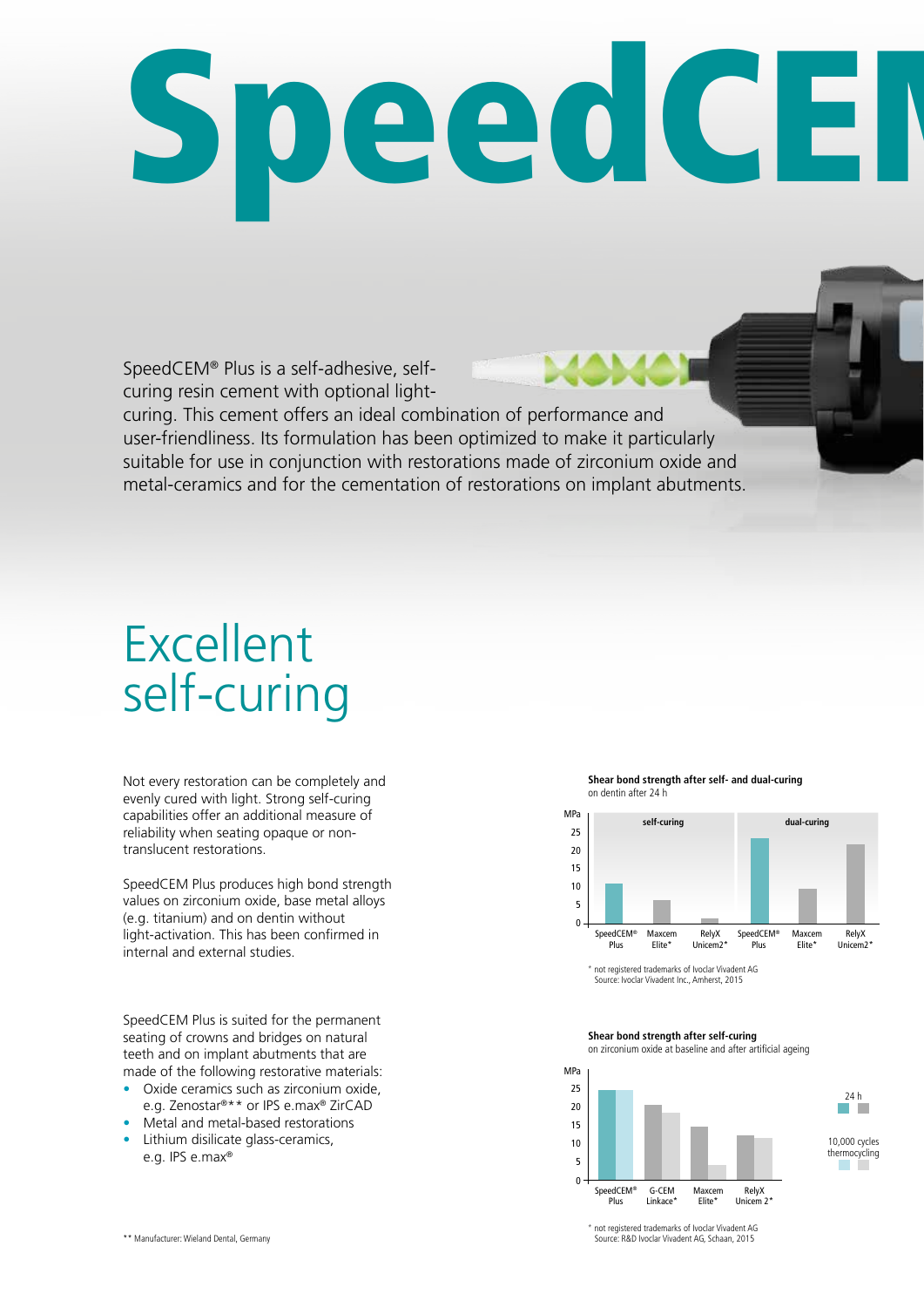## $\sum_{i=1}^{N}$ Plus

## Speed CEM® Plus

Self-adhesive self-curing dental resin cement with light-curing option

ivoclar<br>vivadent

## User-friendly application

#### **Easy clean-up**

Fast removal of excess is one of the distinguishing features of SpeedCEM Plus. Given the optional light-curing activation, excess material can be tack-cured and then removed in large pieces using a scaler.



ransparent



Tack-curing cement excess Tack-curing cement excess with a scaler

**Pictures: Dr Lukas Enggist, Ivoclar Vivadent AG, 2015**

#### **Tolerant processing**

SpeedCEM Plus permits flexible use in different situations. It produces a reliable bond on moist and dry dentin - both when used in the selfcuring mode and when used in the light-curing mode.

#### **Radiopacity**

With its especially high radiopacity, the resin cement is easy to distinguish from the dentin and enamel. This facilitates the differentiation between residual cement excess and secondary caries on future patient X-rays.



\* not registered trademarks of Ivoclar Vivadent AG Source: R&D Ivoclar Vivadent AG, Schaan, 2015